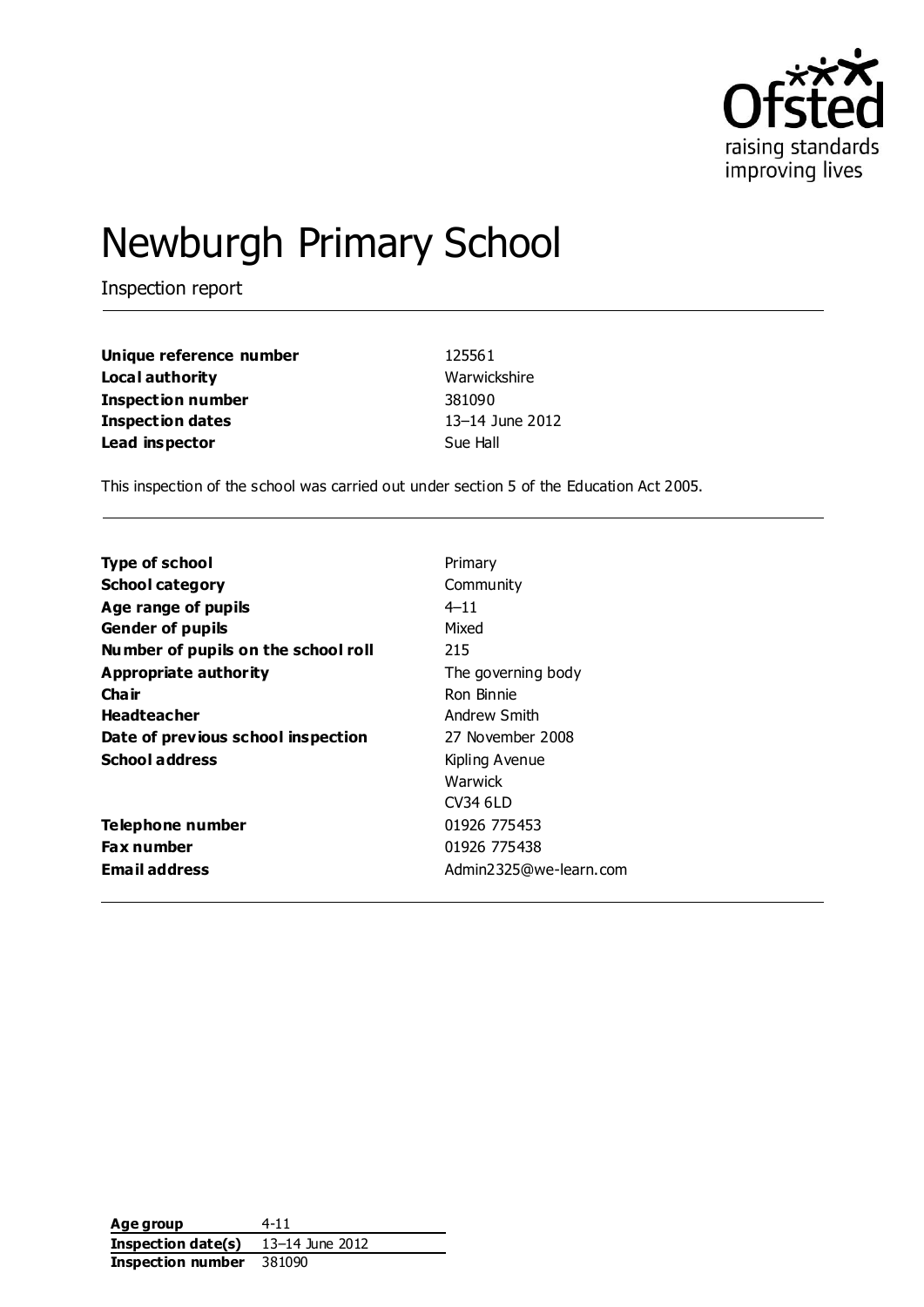

You can use Parent View to give Ofsted your opinion on your child's school. Ofsted will use the information parents and carers provide when deciding which schools to inspect and when.

You can also use Parent View to find out what other parents and carers think about schools in England. You can visit [www.parentview.ofsted.gov.uk,](http://www.parentview.ofsted.gov.uk/) or look for the link on the main Ofsted website: [www.ofsted.gov.uk](http://www.ofsted.gov.uk/)

The Office for Standards in Education, Children's Services and Skills (Ofsted) regulates and inspects to achieve excellence in the care of children and young people, and in education and skills for learners of all ages. It regulates and inspects childcare and children's social care, and inspects the Children and Family Court Advisory Support Service (Cafcass), schools, colleges, initial teacher training, work-based learning and skills training, adult and community learning, and education and training in prisons and other secure establishments. It assesses council children's services, and inspects services for looked after children, safeguarding and child protection.

Further copies of this report are obtainable from the school. Under the Education Act 2005, the school must provide a copy of this report free of charge to certain categories of people. A charge not exceeding the full cost of reproduction may be made for any other copies supplied.

If you would like a copy of this document in a different format, such as large print or Braille, please telephone 0300 123 4234, or email enquiries@ofsted.gov.uk.

You may copy all or parts of this document for non-commercial educational purposes, as long as you give details of the source and date of publication and do not alter the information in any way.

To receive regular email alerts about new publications, including survey reports and school inspection reports, please visit our website and go to 'Subscribe'.

Piccadilly Gate Store St **Manchester** M1 2WD

T: 0300 123 4234 Textphone: 0161 618 8524 E: enquiries@ofsted.gov.uk W: www.ofsted.gov.uk



© Crown copyright 2012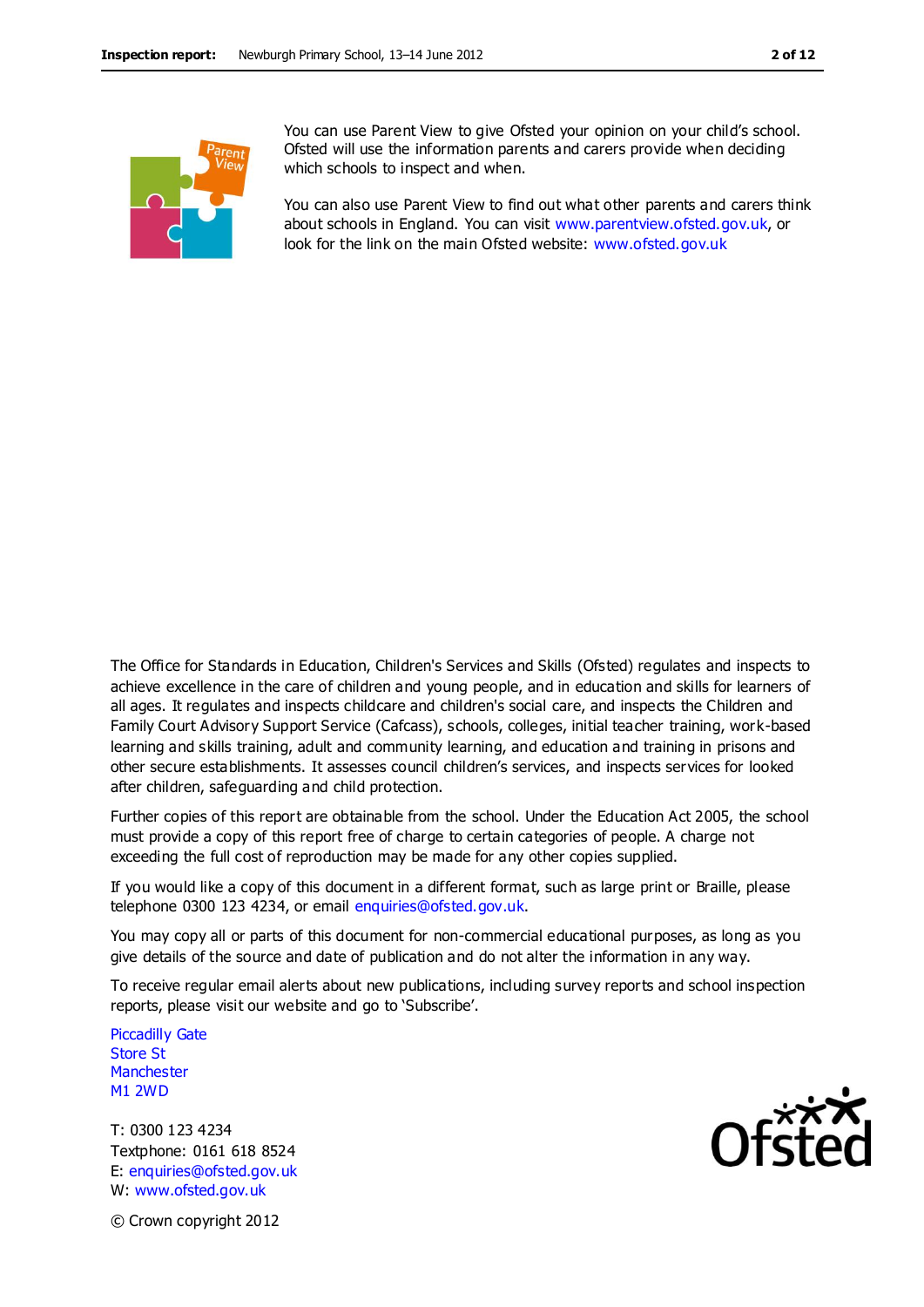### **Introduction**

Inspection team

Sue Hall **Additional Inspector** Keith Shannon **Additional Inspector** 

This inspection was carried out with two days' notice. The inspectors observed nine teachers in 15 lessons. They also observed guided reading activities in some classes and heard to read individually a sample of 12 pupils of mixed abilities from Year 2 and 6. The inspectors held meetings with groups of pupils, senior leaders and representatives of the governing body. Inspectors observed the school's work and looked at data about achievement across the school and examined samples of pupils' recent work. They scrutinised documents, including self-evaluation information, the school improvement plan and a sample of whole-school policies. They examined evidence regarding the safeguarding of pupils. Inspectors analysed 96 questionnaires received from parents and carers, 26 from members of staff and 99 from pupils.

### **Information about the school**

This is a school that is slightly below the average size. A large majority of pupils are of White British background and a small number speak English as an additional language. The percentage known to be eligible for free school meals is average, as is the proportion of pupils supported by school action plus or with a statement of special educational needs. The school meets the current floor standard, the minimum expectations for attainment set by the government. There is provision for children in the Early Years Foundation Stage from the age of four. There is on site provision for children of nursery age, but this is privately organised and not included in this inspection. There is also an adjoining Children's Centre that is inspected and reported upon separately. There have been three headteachers during the past three years. The current headteacher and acting deputy headteacher took up their roles in September 2011. The school is in the middle of a full re-building programme to double its intake of pupils. The school holds three Green Flag awards, a Silver Artsmark award and Silver Science award.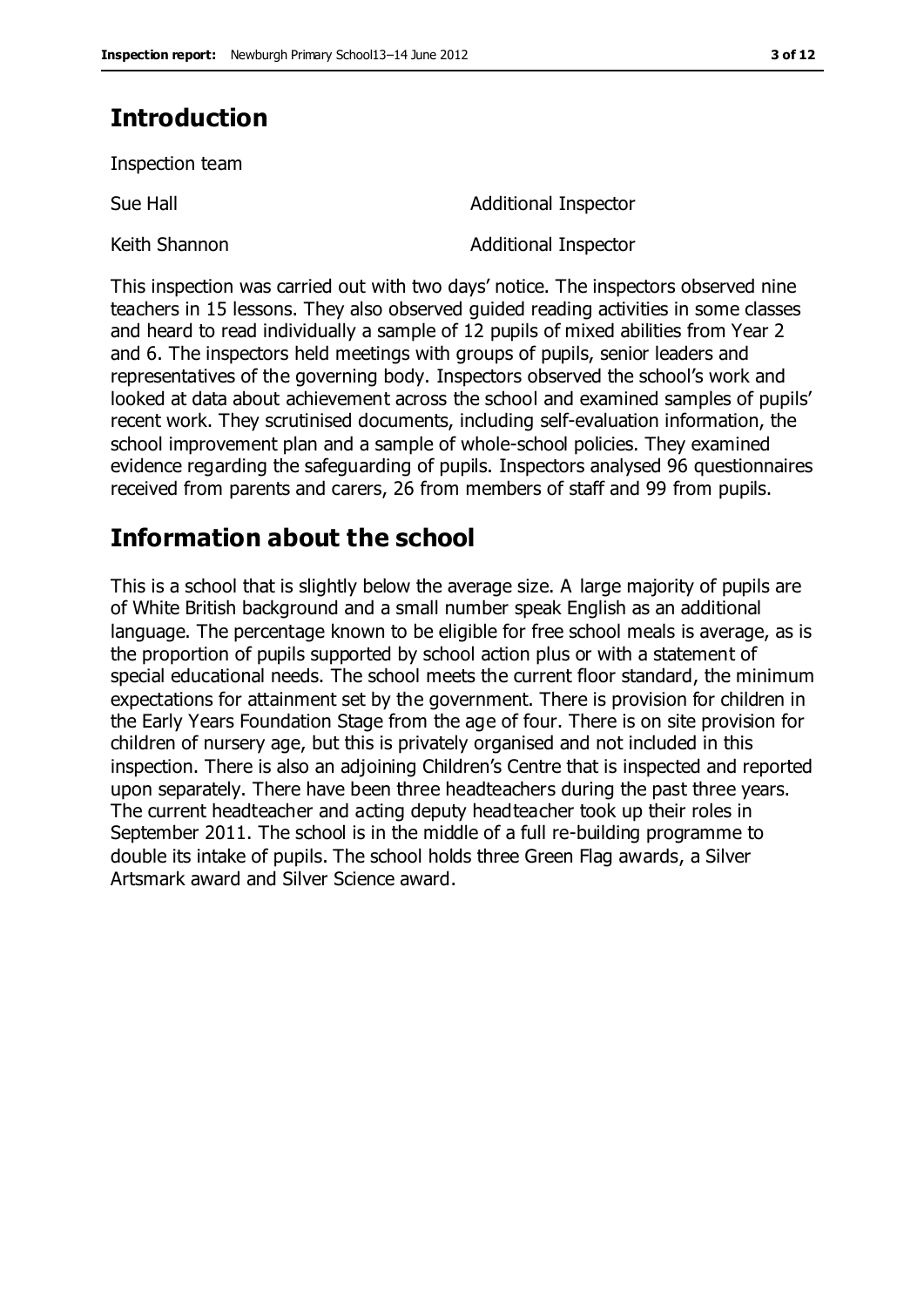### **Inspection judgements**

| <b>Overall effectiveness</b>     |  |
|----------------------------------|--|
|                                  |  |
| <b>Achievement of pupils</b>     |  |
| <b>Quality of teaching</b>       |  |
| Behaviour and safety of pupils   |  |
| <b>Leadership and management</b> |  |

### **Key findings**

- This is a good school. It is not outstanding because, while there is an effective focus on improving standards and teaching, there are inconsistencies in some areas including writing and monitoring the work of the school. The headteacher is driving improvement very well by ensuring school self-evaluation is accurate and correctly identifies areas for further development.
- As pupils of all abilities move through the school they make good overall progress and achieve well. For several years there have been strengths in reading and mathematics. Standards in writing are not quite as high and some pupils, especially the boys, are not always motivated enough to write well or have sufficient opportunity to write in depth and detail.
- The quality of teaching is good overall and is particularly strong in Key Stage 1 and the Early Years Foundation Stage. Across the school staff have good expectations of what the pupils can achieve and explain things well. Teaching assistants are well-briefed and deployed effectively to support groups and individuals, including disabled pupils and those with special educational needs. In Key Stage 2, teaching is good but there are occasions when teachers' planning does not take sufficient account of assessment information to set challenging work for all groups.
- The behaviour and safety of pupils are good and most behave very well in and around the school. They have positive attitudes to their work and understand how to keep safe.
- Leadership and management are good. The headteacher has developed a strong focus on improving teaching and further raising standards through the management of performance. Senior leaders have closely monitored teaching and learning activities but subject leaders have had few such opportunities, which limits their effectiveness in identifying areas for further development. Governance is good, as is the capacity for the school to continue to improve.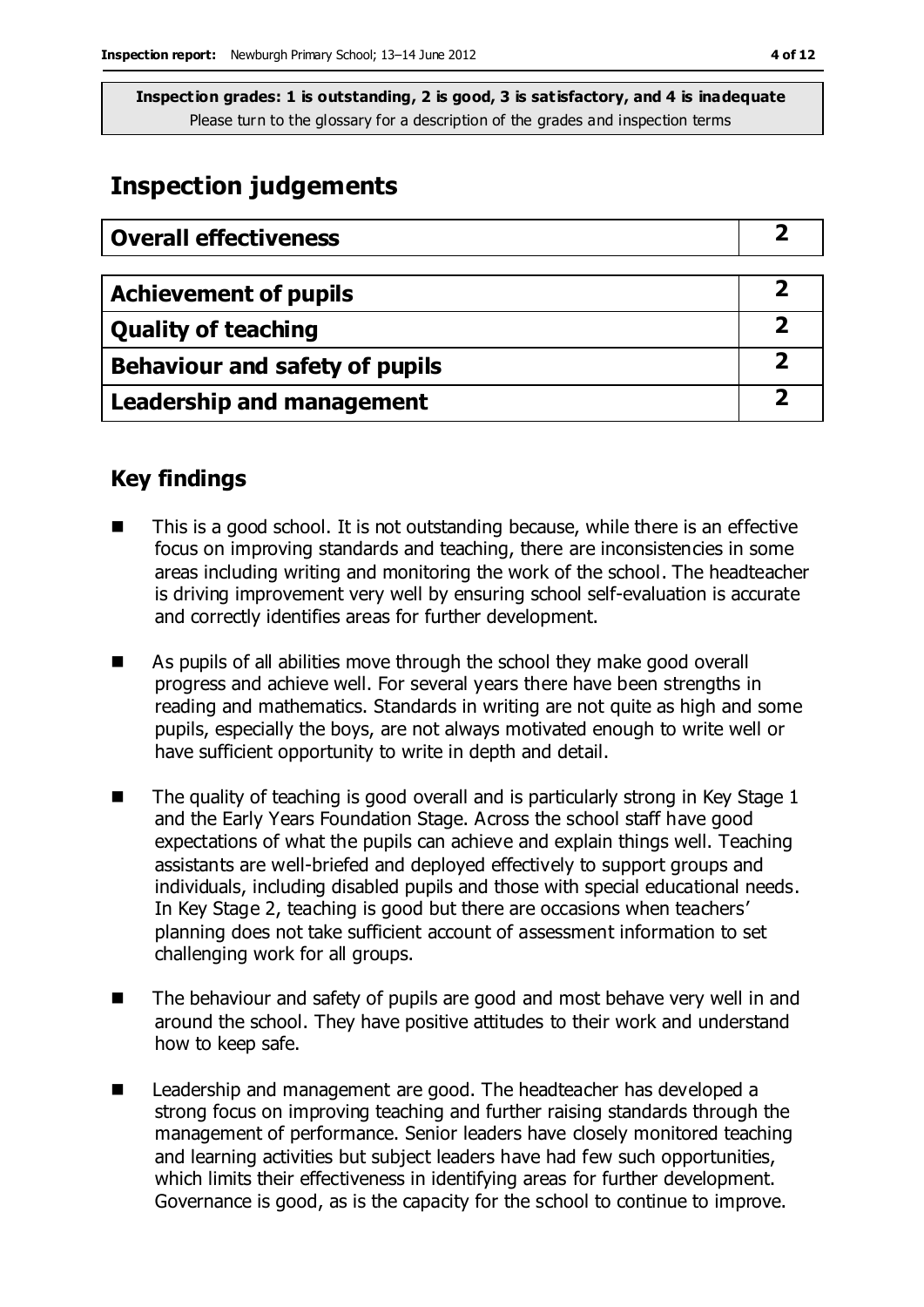#### **What does the school need to do to improve further?**

- Raise standards of pupils' writing and achieve greater consistency in the quality of teaching by:
	- providing a wide range of activities that particularly interest boys and  $\equiv$ motivate all pupils to write at length and in depth
	- ensuring that activities are well-planned and matched to the needs of pupils of different abilities.
- $\blacksquare$  Improve the monitoring and evaluation of the work of the school by extending the involvement of subject leaders in checking planning, teaching and learning to help ensure consistency of provision.

#### **Main report**

#### **Achievement of pupils**

When children enter the Early Years Foundation Stage they have knowledge and experiences that vary from year to year. Recent groups had skills in line with expectations for their age but some previous cohorts entered with lower level skills particularly in communication, language and literacy. Children make consistently good progress during their time in both Reception classes and many now enter Year 1 with skills a little above the expectations for their age. For example, when learning about letters and the sounds they make (phonics), all children become confident enough to make good attempts at writing a simple sentence on their own.

In Years 1 and 2, pupils make good and sometimes outstanding progress, especially in mathematics. For example, in Year 1 pupils made excellent progress when learning more about odd and even numbers through very practical learning activities. They joined in songs and games, then acted as characters when dividing cakes and used a range of resources to complete other challenging tasks.

Throughout the school pupils make good progress in reading so that attainment in reading at the end of Key Stage 1 and when they leave the school is above average. Most also continue to develop their mathematical skills well and attainment is above average. Pupils' calculation skills are good although at times they lack confidence in solving problems. The progress made in Key Stage 2 is mostly good though sometimes uneven.

Data show that for several years in Key Stage 1 and 2 standards in writing while average have been below other areas, especially for the boys. Not as many pupils achieve the higher levels in writing as in reading and mathematics. The school has rightly recognised this, and during the last year in particular there has been a focus on improving writing, which is starting to narrow the gap between subjects. However, some pupils do not have enough opportunities to write at much length or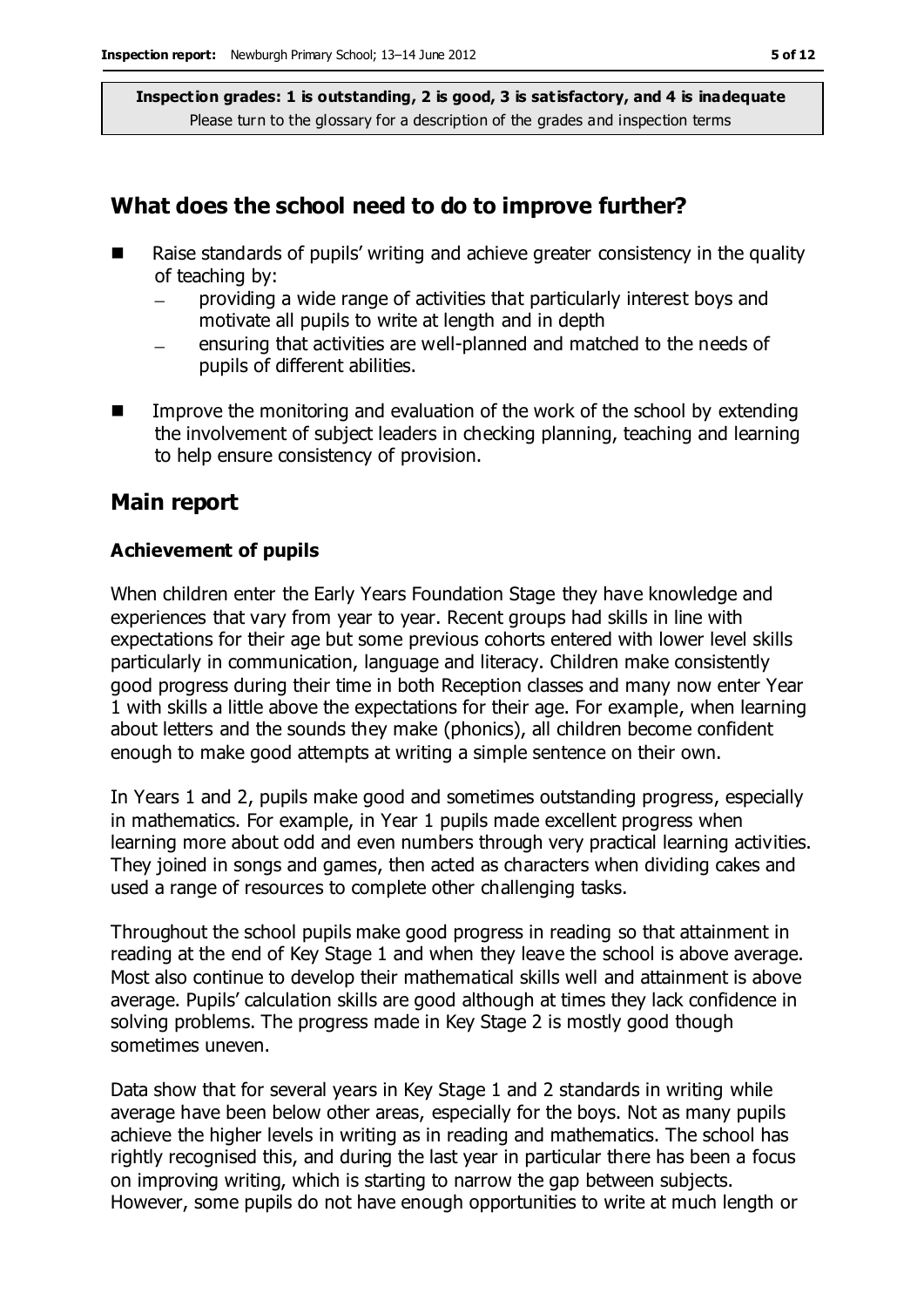in depth. While they write in different styles regularly, they do not develop the skills to produce good quality writing which reaches the higher levels.

The progress of pupils speaking English as an additional language is good. Most are bi-lingual on entry and often do very well. Disabled pupils and those with special educational needs also make good progress, because work and support are matched effectively to their particular needs. Most parents and carers who responded to the inspection questionnaire rightly believe their children make good progress.

#### **Quality of teaching**

All staff have good expectations of both what the pupils can achieve and how they should behave. Adults use praise well to raise self-esteem and to encourage everyone to try even harder. Teachers use interactive whiteboards effectively to interest pupils and focus them on the task, such as watching clips of the Jubilee Flotilla to help them in their descriptive writing. The teaching of reading is good and well supported by reading at home. Teachers and support staff work well together to ensure there is close and well-focused support for disabled pupils and those with special educational needs. Skilled and experienced volunteers are also used very effectively to support learning, working with the Reception classes outdoors and with the school's choirs.

The curriculum is effective in meeting the needs of the pupils. Parents and carers are pleased with the quality of teaching and additional sporting activities introduced during the last year. This has been promoted by the headteacher and is already successful in raising the self-esteem of some lower attaining boys. Recent Jubilee celebrations have supported the pupils' cultural development well. Teachers have ensured that activities also contain an element of fun to interest and motivate everyone. This was well illustrated in Year 1 when pupils produced a poster for a lost trunk linked to the story '*The Queen's Knickers'*. Reception-aged children, meanwhile, enjoyed counting pictures of and writing the number on 'Prince Philip's pants'.

Teaching is most effective in Key Stage 1 and the Early Years Foundation Stage because activities are well planned with clear identification of exactly what the pupils are to learn. For example, pupils in Year 2 made excellent progress when learning to use grid references so that they could make their own treasure maps and play against one another, sometimes using four-figure grid references. In such successful lessons, linked but different tasks ensure a high level of challenge for all abilities. In some other lessons in Key Stage 2, planning is occasionally brief and the levels of challenge are not as well matched to pupils' different needs. Pupils' work is marked conscientiously, although targets for improvement are not updated regularly to take account of the progress made.

#### **Behaviour and safety of pupils**

School records and inspection observations show that the typical behaviour of the large majority of pupils is good and many behave very well. Most are polite and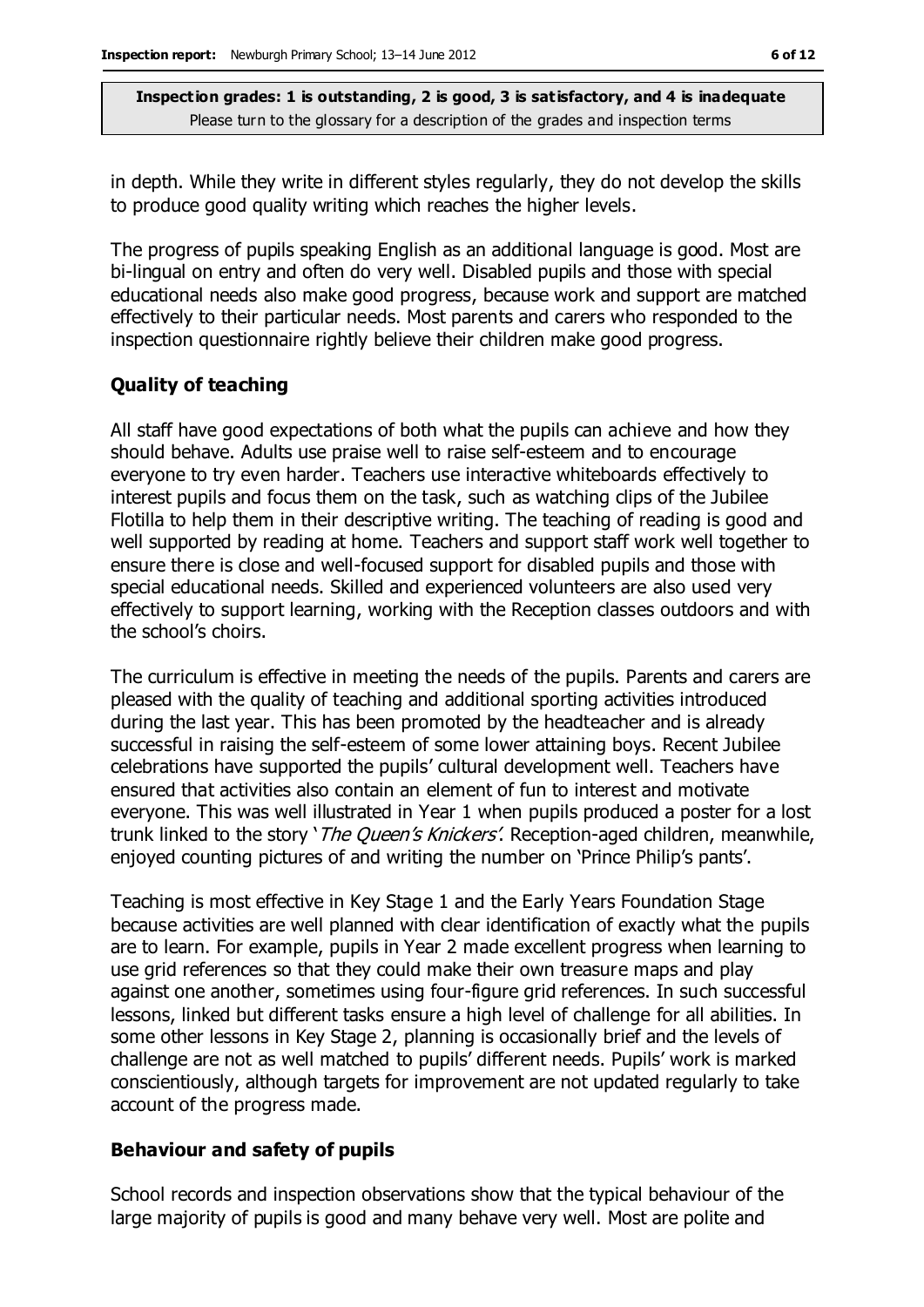courteous including in the classroom, when moving around the school and at lunch. Pupils are generally keen to do well although a few do not try very hard to answer questions or offer their ideas. While a small number of parents and carers who responded to the inspection questionnaire do not believe behaviour is good, discussions with pupils indicate they think it usually is. They recognise what bullying is, are aware of the different forms that bullying can take, and know this would not be acceptable in school. Most older pupils understand about cyber-bullying, but younger ones have limited knowledge of what this entails. Pupils from different ethnic groups say there is no racism in school. All the pupils spoken to during the inspection say they would feel comfortable to talk to an adult should they have a concern about anything and feel confident these are dealt with sensitively.

Pupils know how to keep themselves and others safe and parents and carers are confident this is a high priority in school. While building work is taking place and play space is limited, pupils know they have to be aware of others in the playground. Attendance is good overall and the school is working with parents and carers to minimise the impact of holidays in term time.

#### **Leadership and management**

The new headteacher is leading the school very well and providing a vision for improvement, following a period of uncertainty when the school had three headteachers in as many years. Most parents and carers speak with satisfaction about how well they feel the school is led as do all the staff who responded to the inspection questionnaire. The school has improved provision for children in the Early Years Foundation Stage since the previous inspection.

School self-evaluation is highly accurate and senior leaders clearly recognise the strengths in provision and areas for further improvement. This is contributing to improving pupils' achievement and the quality of teaching and is ensuring there is the capacity to improve further. Professional development activities play an important part in this. The headteacher, as assessment leader, ensures there is a good range of information available that tracks the progress of individuals and groups of pupils. However, the use of this in the classroom to inform planning is still variable. The inclusion manager leads provision for disabled pupils and those with special educational needs well, and the strong team of teaching assistants are well briefed, which enables them to carry out their roles efficiently. Subject leaders have a good grasp of achievement data, but have had few recent opportunities to monitor and evaluate the effectiveness of provision. This has therefore limited the impact they can have in supporting colleagues to improve planning and teaching.

The school provides a broad and balanced curriculum which meets the pupils' needs well. Their spiritual, moral, social and cultural development is well supported in learning activities and assemblies, where everyone celebrates the work of the three school choirs. The school promotes equality of opportunity and tackles discrimination well, through an increasing focus on the achievement of all groups of pupils including the most vulnerable. Governance is good. Governors are knowledgeable about pupils'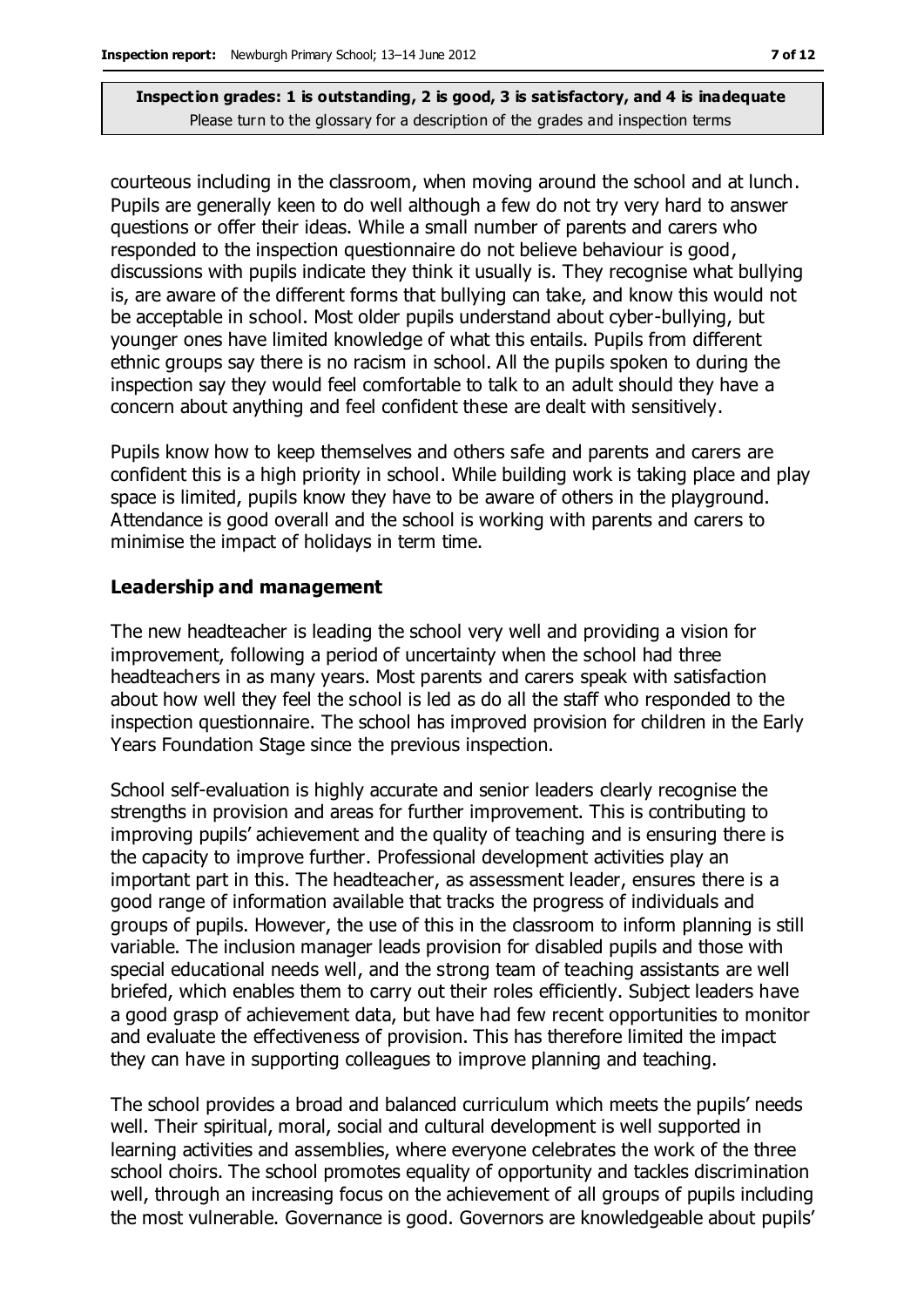attainment and are keen to develop their effectiveness even further. They ensure that the requirements for safeguarding the pupils are fully met.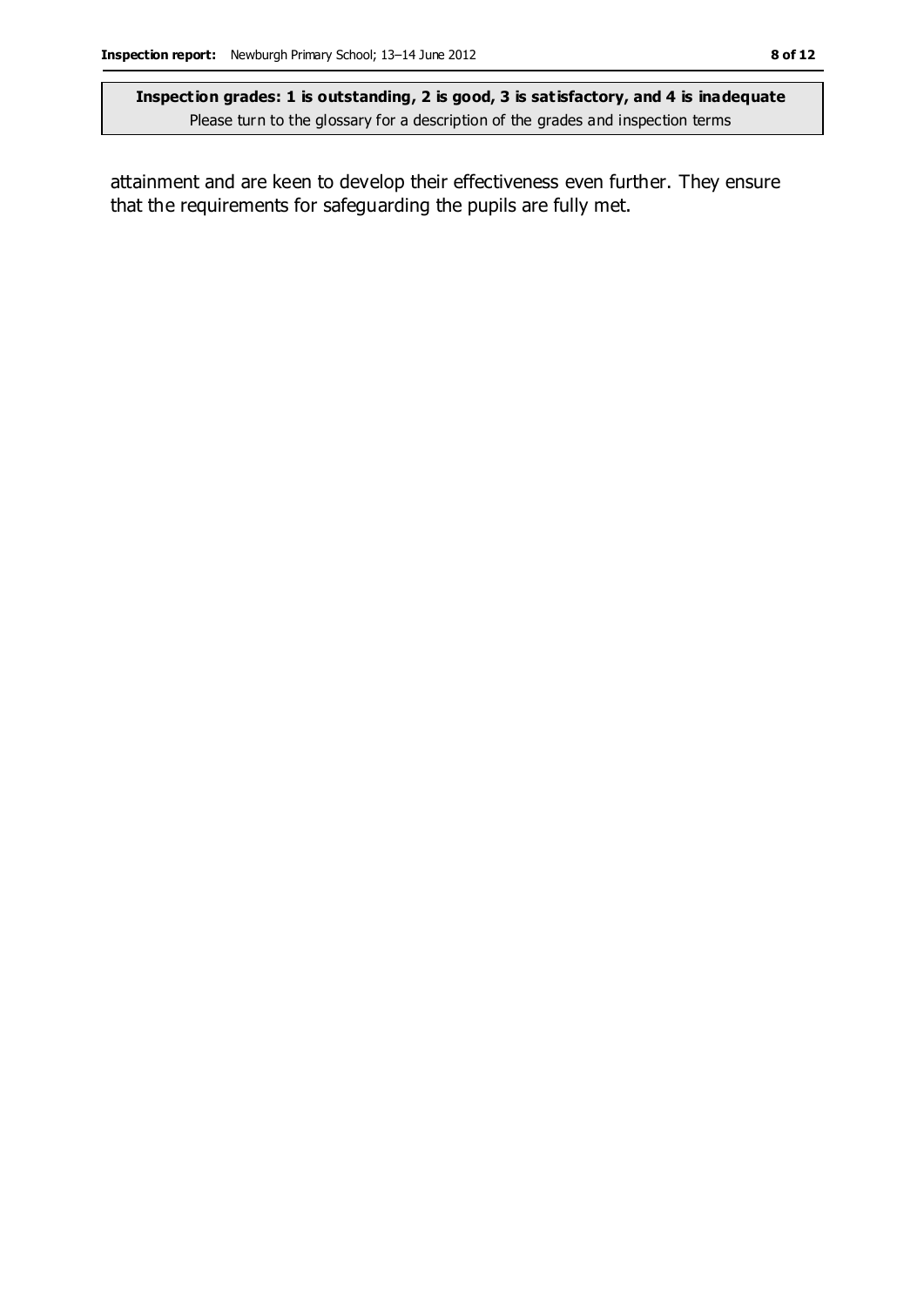### **Glossary**

#### **What inspection judgements mean**

| <b>Grade</b> | <b>Judgement</b> | <b>Description</b>                                            |
|--------------|------------------|---------------------------------------------------------------|
| Grade 1      | Outstanding      | These features are highly effective. An outstanding           |
|              |                  | school provides exceptionally well for all its pupils' needs. |
| Grade 2      | Good             | These are very positive features of a school. A school        |
|              |                  | that is good is serving its pupils well.                      |
| Grade 3      | Satisfactory     | These features are of reasonable quality. A satisfactory      |
|              |                  | school is providing adequately for its pupils.                |
| Grade 4      | Inadequate       | These features are not of an acceptable standard. An          |
|              |                  | inadequate school needs to make significant                   |
|              |                  | improvement in order to meet the needs of its pupils.         |
|              |                  | Ofsted inspectors will make further visits until it           |
|              |                  | improves.                                                     |

#### **Overall effectiveness of schools**

|                       | Overall effectiveness judgement (percentage of schools) |      |                     |                   |
|-----------------------|---------------------------------------------------------|------|---------------------|-------------------|
| <b>Type of school</b> | <b>Outstanding</b>                                      | Good | <b>Satisfactory</b> | <b>Inadequate</b> |
| Nursery schools       | 54                                                      | 42   |                     |                   |
| Primary schools       | 14                                                      | 49   | 32                  |                   |
| Secondary             | 20                                                      | 39   | 34                  |                   |
| schools               |                                                         |      |                     |                   |
| Special schools       | 33                                                      | 45   | 20                  |                   |
| Pupil referral        |                                                         | 55   | 28                  |                   |
| units                 |                                                         |      |                     |                   |
| All schools           | 16                                                      | 47   | 31                  |                   |

New school inspection arrangements have been introduced from 1 January 2012. This means that inspectors make judgements that were not made previously.

The data in the table above are for the period 1 September to 31 December 2011 and represent judgements that were made under the school inspection arrangements that were introduced on 1 September 2009. These data are consistent with the latest published official statistics about maintained school inspection outcomes (see [www.ofsted.gov.uk\)](http://www.ofsted.gov.uk/).

The sample of schools inspected during 2010/11 was not representative of all schools nationally, as weaker schools are inspected more frequently than good or outstanding schools.

Primary schools include primary academy converters. Secondary schools include secondary academy converters, sponsor-led academies and city technology colleges. Special schools include special academy converters and non-maintained special schools.

Percentages are rounded and do not always add exactly to 100.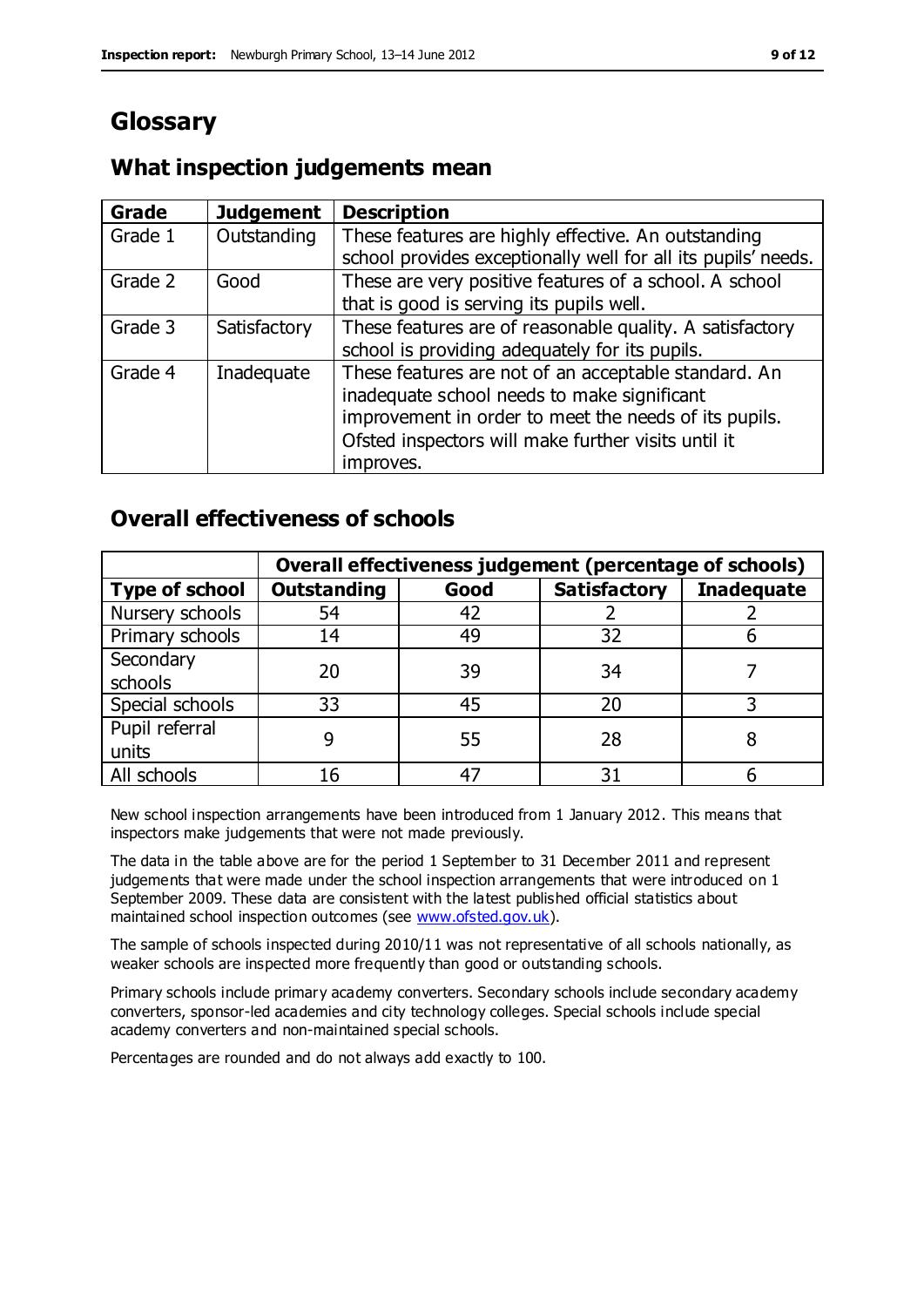## **Common terminology used by inspectors**

| Achievement:                  | the progress and success of a pupil in their<br>learning and development taking account of their<br>attainment.                                                                                                        |
|-------------------------------|------------------------------------------------------------------------------------------------------------------------------------------------------------------------------------------------------------------------|
| Attainment:                   | the standard of the pupils' work shown by test and<br>examination results and in lessons.                                                                                                                              |
| Attendance:                   | the regular attendance of pupils at school and in<br>lessons, taking into account the school's efforts to<br>encourage good attendance.                                                                                |
| Behaviour:                    | how well pupils behave in lessons, with emphasis<br>on their attitude to learning. Pupils' punctuality to<br>lessons and their conduct around the school.                                                              |
| Capacity to improve:          | the proven ability of the school to continue<br>improving based on its self-evaluation and what<br>the school has accomplished so far and on the<br>quality of its systems to maintain improvement.                    |
| Floor standards:              | the national minimum expectation of attainment<br>and progression measures.                                                                                                                                            |
| Leadership and management:    | the contribution of all the staff with responsibilities,<br>not just the governors and headteacher, to<br>identifying priorities, directing and motivating staff<br>and running the school.                            |
| Learning:                     | how well pupils acquire knowledge, develop their<br>understanding, learn and practise skills and are<br>developing their competence as learners.                                                                       |
| <b>Overall effectiveness:</b> | inspectors form a judgement on a school's overall<br>effectiveness based on the findings from their<br>inspection of the school.                                                                                       |
| Progress:                     | the rate at which pupils are learning in lessons and<br>over longer periods of time. It is often measured<br>by comparing the pupils' attainment at the end of a<br>key stage with their attainment when they started. |
| Safety:                       | how safe pupils are in school, including in lessons;<br>and their understanding of risks. Pupils' freedom<br>from bullying and harassment. How well the school<br>promotes safety, for example e-learning.             |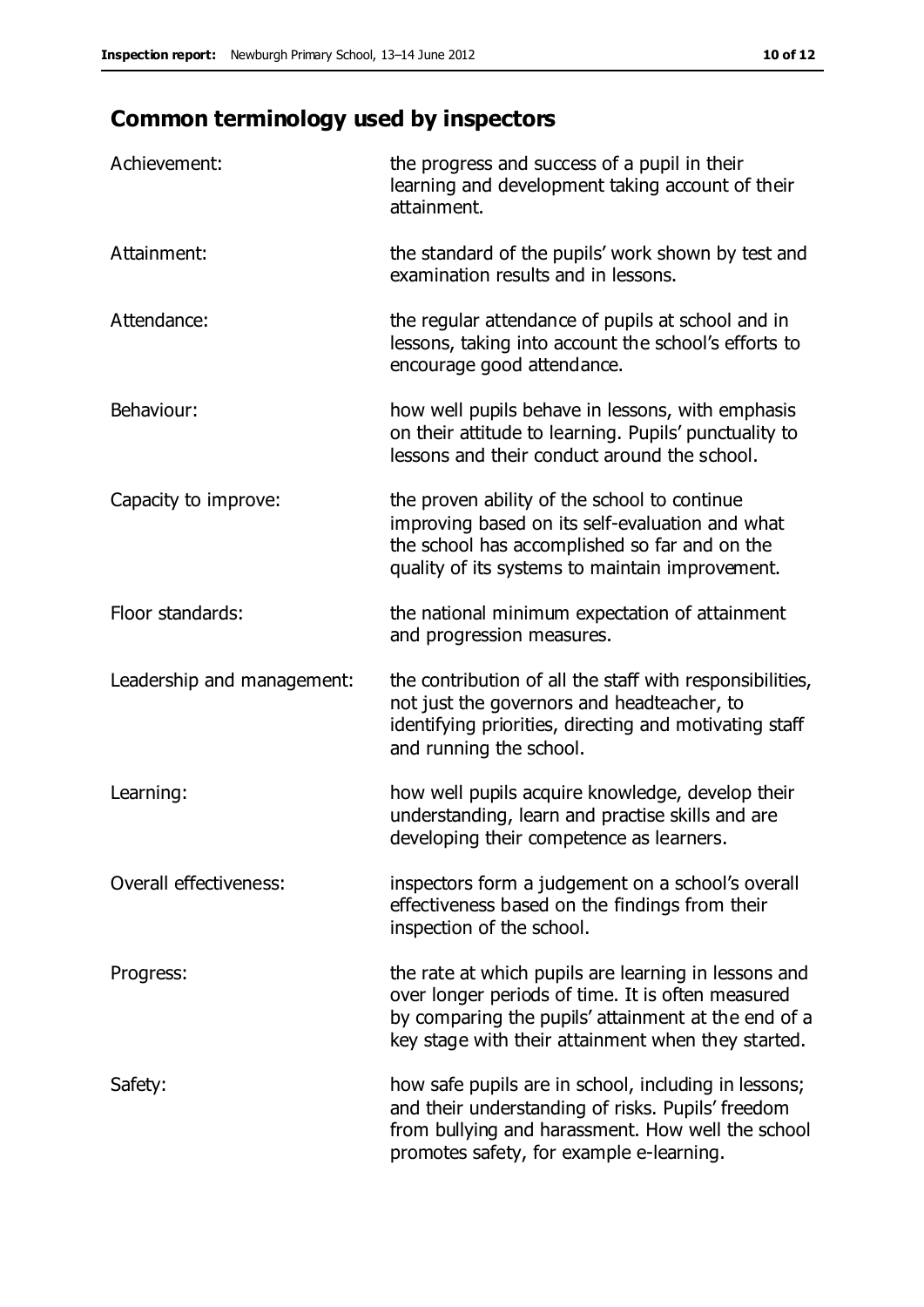#### **This letter is provided for the school, parents and carers to share with their children. It describes Ofsted's main findings from the inspection of their school.**



15 June 2012

Dear Pupils

#### **Inspection of Newburgh Primary School, Warwick, CV34 6LD**

Thank you very much for making my colleague and me feel so welcome when we visited your school recently. We enjoyed talking to you and listening to your ideas, especially when chatting to groups of you, hearing some pupils reader and looking at your questionnaires. We both enjoyed seeing the work you have been doing following the Jubilee celebrations particularly in Key Stage 1 and the Early Years Foundation Stage. We also enjoyed listening to the choirs sing in assembly but were glad we didn't have to sing as the pieces were very difficult. Well done!

The school provides you with a good education. These are the things we liked best.

- Your new headteacher has made a really good start to helping the school to find out what works well and what could be improved.
- The standards you reach when you leave school are above average especially in reading and mathematics.
- You behave well and understand how to keep safe. Most of you get on together very well and try hard with your work.
- The quality of teaching is good, especially for those of you in Key Stage 1 and the Early Years Foundation Stage.

These are the things we have asked your school to do to make it even better.

- Help all of you, and especially the boys, to make even better progress in your writing.
- Provide you with work that is just hard enough for different groups.
- Make sure that staff have the opportunity to check your learning more carefully so that they can help improve things even more.

You could also help your school by making sure that you always offer ideas in discussions.

Yours sincerely

Sue Hall Lead inspector